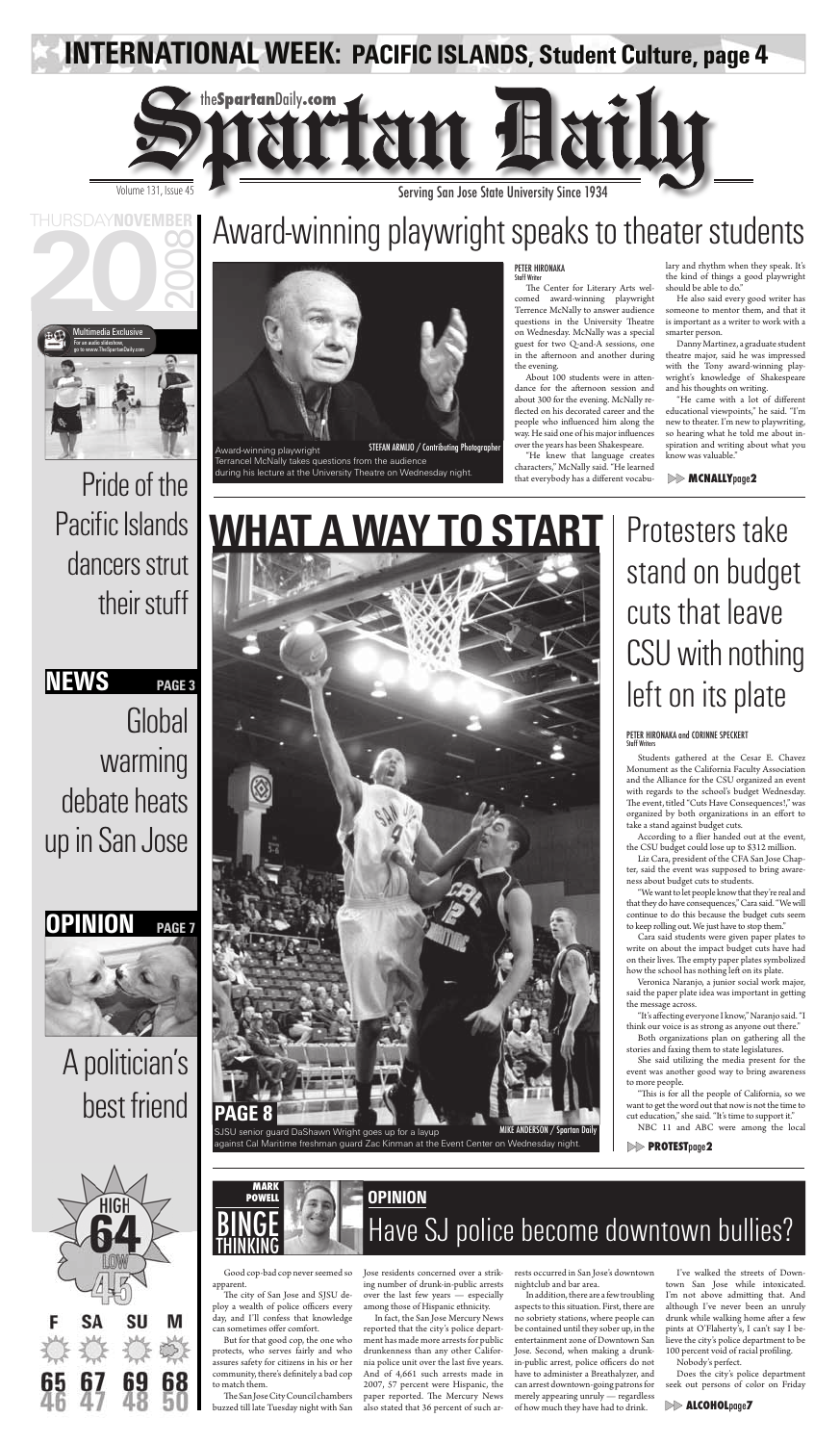**20**

2008

THURSDAY**NOVEMBER**

### **Student Showcase Hour**

12:30 to 1:15 p.m. in the Music Building Concert Hall. Contact Professor Joan Stubbe 924-4649.

### **The Rock**

Are you a musician struggling in the midst of this business-esque atmosphere? Come to the Rock where you can find musicians, play music and be heard. 4:30 to 6 p.m. in the Student Union, Montalvo Room. Contact Jeremy Mallard at Maljeremy@gmail.com

## **Bible Study**

Acts 2 Christian Fellowship has weekly Bible studies on Thursdays. 7 p.m. in the Student Union, Guadalupe Room.

Contact Justin Foon at jfoon1@yahoo.com or (415) 786-9873.

**Philosophy Colloquium Series** Xiaogan Liu on "What is Lao Zi's Ziran (Naturalness): from Ancient text to Modern Implications" 3:15 to 5:15 p.m. in the Martin Luther King Jr. Library, Room 255. Contact Bo Mou at 924-4513.

A supportive, empowering, confidential environment for lesbian, gay, bisexual, transgender, queer, questioning and intersex SJSU students to share, discuss and explore their personal experiences. 12 to 1:30 p.m. in the LGBT Resource Center, 1st floor of Building BB between Campus Village Building C and the Aquatic Center. Contact Angela Krumm at (408) 924-5910.

### **Campus Pregnancy Support Team**

Pregnant? Confused? Need support? We are here for you. No cost student services include pregnancy tests, peer counsel, information on options and referrals.

10:30 a.m. to 12 p.m. in the Student Union, Guadalupe Room.

12:15 to 2:30 p.m. in Hugh Gillis Hall, Room 255. Contact a trained peer counselor at (408) 376-1233 or for a list of our services, visit sites. google.com/site/cpstsjsu



Sparta Guide is provided free of charge to students, faculty and staff members. The FRIDAY are received. Submit entries online at the spartandaily.com or in writing at DBH 209.

llet San Jose

Flemming Flindt's Romantic Comedy of Love, Lust and Lechery Set in Old Spain, Symphony Silicon Valley

at sparkling, lightlicarted production," -The New York Times

> Special Offer! ent Rush @ \$16 per ticket for all performances. itudent Rush tickets must be purchased at the door with valid student ID. Available one-hour prior to curtain. Maximum of

WWW.BALLETSANJOSE.COM | 408.288.2800

two tickets per ID. (Regular Price \$85) Vovember 20-23, 2008 **Semi-Annual NOV 20 & 21 ONLY! Take 25% of** Gifts, Clothing, Tradebooks, **Art and Office Supplies!\*** 

SpartanBookstore

' Excludes computers & accessories, electronics, software, and graduation merchandise.

### **LGBTQQI Discussion Group**

professor, said their effort to stop budget cuts has come with wavering success.

**Student Showcase Hour** 12 to 1:15 p.m. in the Music Building Concert Hall. Contact Professor Joan Stubbe at 924-4649.

#### **Free Lunch Every Tuesday for San Jose Students**

**New Spartan Daily.com** 

## **PROTEST** English professor says chancellor of CSU gave \$32 million back to state 'voluntarily' news stations in attendance for the event. Gloria Collins, an English Chancellor Chuck Reed. This, Collins said, was done voluntarily

The San Jose Institute of Religion, sponsored by the Church of Jesus Christ of Latter-day Saints, invites students to lunch every Tuesday. 12 p.m. at 66 S. 7th Street, adjacent to SJSU. Contact Brother Bohn at sanjoseca@ldsces.org, 286-3313 or www.ldsces.org/sanjose.

### **Zen Meditation**

She said the faculty at SJSU have gone without raises for the past seven years, and as a result find living in San Jose difficult.

Weekly meditation sessions and talks on Buddhism. 4:30 p.m. in the Almaden room.

Contact Justin Joyce at 677- 8681 or sjsuzenbuddhism@ yahoo.com.

### **International Youth Fellowship** 6:30 to 7:30 p.m. in the Stu-

dent Union, Guadalupe room.

Contact Ricardo Godinez at 509-9549.

amount of effort he puts forth into his characters and his stories," Walters said. "He really is quite the accomplished individual."

# SPARTA**GUIDE** EVENTS **CALENDAR**







# Carole Carter, a retired SJSU history lecturer, writes on the California Faculty Association SJSU Chapter's CSU budget crisis awareness wall at Paseo de Cesar Chavez near the Cesar E. Chavez Monument on Wednesday. CARLOS A. MORENO / Spartan Daily

Harrison said the center has been trying new techniques to host better events.

# **MCNALLY** Doesn't normally make speeches; former SJSU professor arranged for him to come

"We got about \$98 million back into the budget, and now that is in jeopardy," Collins said. "We're worried about the future students and education in California."

She also said that of the \$98 million that went back, \$32 million was taken out and put back into the state's budget by CSU by Reed.

"We realize the state at large is facing a lot of problems, but we want to try to have the students and the whole community know that we have to fight for these things," she said.

Elena Dorabji, a political science professor, said the financial situation in California is much more of a problem than most students think.

"I understand that they're trying to go to school, they're trying to work, so for them to face political action is probably too much for them to be able to process," Dorabji said. "California is well on its road to becoming a Third World economy, and that's a fact."

"We don't really get the wages we need to be able to live in this area," she said. "At San Jose State, we have taken on 4,000 extra students. My classrooms are bulging and I don't get one penny extra."

Nikki Walters, a senior theatre arts major, said she was surprised at how down to earth he appeared to be.

"I depicted him to be this grand celebrity, that he carried all his accomplishments on his shoulders," she said. "He seemed like a real humble man." She also said she had been a

fan of his before the lecture.

"I've really respected the

Heasley Cox Lecturer. Cox, a

Center for Literary Arts codirector Kelly Harrison said McNally came as the Martha former professor at SJSU, donates money to the center and other projects such as the Steinbeck Center in the Dr. Martin Luther King Jr. library.

"Cox had said she liked Mc-



Nally's work," Harrison said. "This is not something that he normally does, so we worked with his agent to come to an ar-

rangement for him to come out." Cox, who was in attendance for the evening show, said she was impressed with his lecture.

"He used his vast experience as a playwright and gave advice to new writers," Cox said. "I thought he was one of our best."

She also said she has been an admirer of his for quite some time. When McNally was a graduate student at Columbia, he worked as the tutor for John Steinbeck's two sons, John Jr. and Tom.

"Steinbeck decided before he died to show his sons the world," she said. "McNally went as a tutor for nine months. As they traveled, he had them repeat sonnets. I was delighted that he came, not only because of his great drama reputation, but because of his connection to Steinbeck."

"We have tried to cross-pollinate theatre arts and the English department and get the two departments to work together on events," she said.

# **TERRENCE MCNALLY WORKS:**

### Plays

"And Things That Go Bump in the Night" (1964) "Next" (1969)

"Corpus Christi" (1998) "Deuce" (2007)

### Musical Theater

"Ragtime" (1996) "Kiss of the Spider Woman" (1992) "The Full Monty" (2000)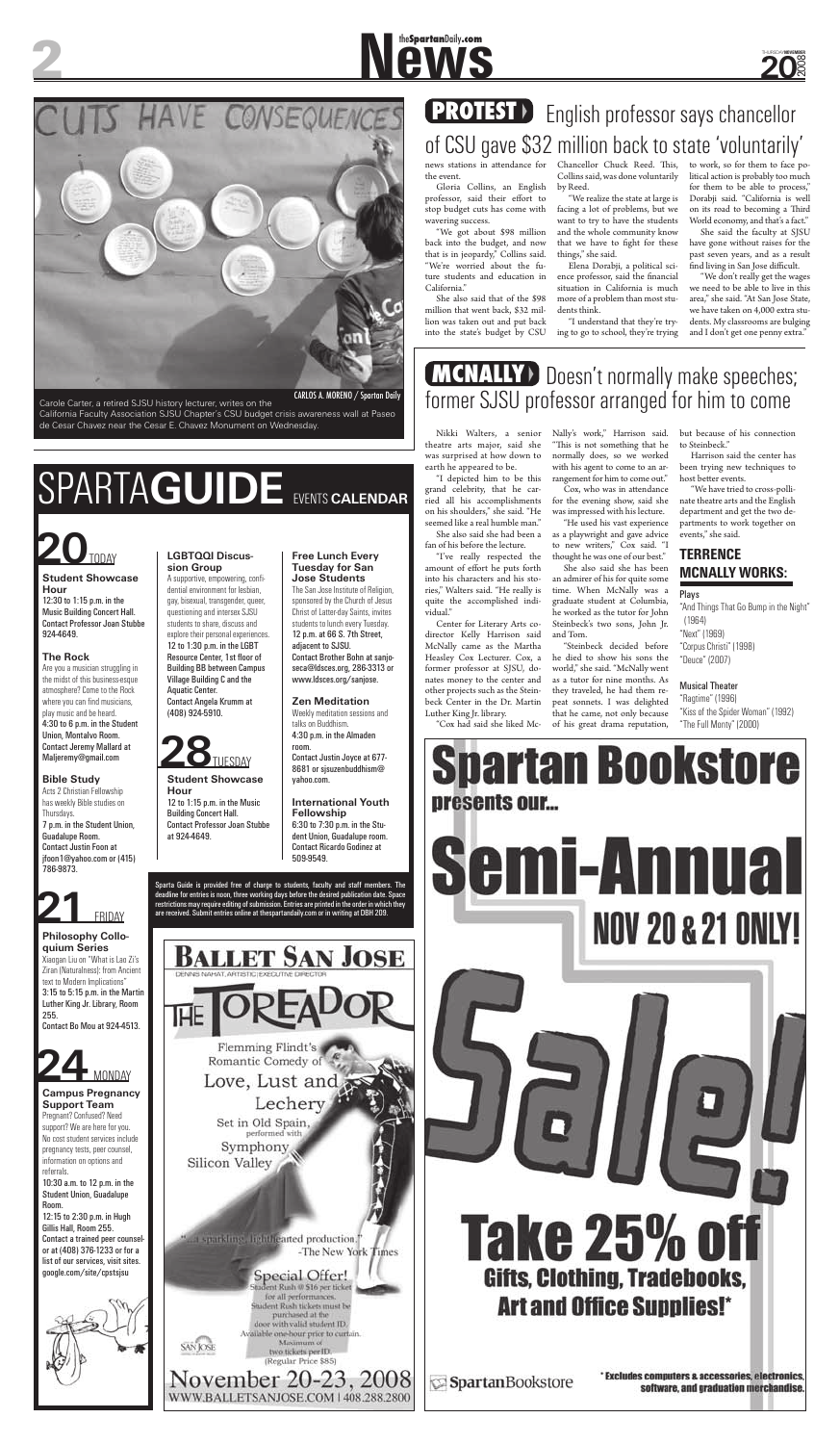**20** 2008 THURSDAY**NOVEMBER**

In the only country still debating whether global warming is manmade, according to SJSU professor Alex Gershenson, another contest to discuss it was held Tuesday night at San Jose's Rotary Club.

The event, put on by The Conservative Forum of Silicon Valley, saw two speakers on each side of the issue go head-to-head for 90 minutes on the validity of global warming and its attribution to the activities of humans.

The latest report by the Intergovernmental Panel on Climate Change, commissioned by the

"No other civilized, developed country is having these kinds of debates, period," said Gershenson, an environmental studies professor at SJSU. "It is very frustrating. The overall understanding of how science works is very low in this country."

scientific experts from around the globe.

"The IPCC report that just came out states that most of the warming is very likely due to human cause greenhouse gases," Gershenson said.

Despite the scientific prowess of the panel's reports, the team ar-

Four individuals presented a large array of graphs and data to the 500-plus attendees in an attempt to demonstrate the validity of their arguments.

The team representing the opinion that global warming is manmade, consisting of SJSU professors Eugene Cordero and Alex Gershenson, weighed their arguments on the consensus of opinion within the scientific community.

This point was countered by Cordero, who cited hundreds of scientific studies that showed that the temperature increase that has occurred over the last 50 years would not be possible without human-produced chemicals.

guing that global warming is not man-made disregarded its validity.

United Nations, included 2,500 claimed to "not care" which one was accurate.

"What I'd do with the IPCC report is to put it in the trash can because that's all it's worth," said Dennis Hollars, who holds a doctorate in astrophysics from New Mexico State University.

His brazen pronouncement produced an eruption of laughter among the packed audience. Hollars produced a similar reaction from the crowd when, challenged by Gershenson about the inconsistencies of the data in the graphs he was presenting, he

It was hard to tell whether the audience was laughing out of the humor of Hollars' delivery, or because they disagreed with him.

One of the central arguments of the side arguing that global warming is a natural occurrence was that temperatures were driving the increase in carbon dioxide, rather than the commonly accepted reverse.

#### **DENNIS HOLLARS New Mexico State professor**

# **A solution to false fire alarms?**

"CO2 has never led to an increase in temperature, based on historical record," said Robert Cohen, a certified consulting meteorologist.

Hollars, meanwhile, claimed that carbon dioxide was an insignificant component of the earth's atmosphere and that, rather than being the purveyor of doom it is currently viewed as today, it is needed in order for plants to grow.

"Mars' atmosphere is about 95 percent CO2 and has no global warming," Hollars said.

Gershenson pointed out that while carbon dioxide may be a very small component of the earth's atmosphere, it is one of only two components that absorbs and traps heat.

At the culmination of the debate, moderator and SJSU professor Genelle Austin-Lett conducted an informal poll of the audience to gauge its reactions to what they had witnessed. Although few people declared to have had their mind changed by the debate, more people who were unsure about the causes of global warming beforehand said that they believed the causes were man-made.

"I thought that the negative side did a good job in giving us evidence, whereas the other side had a little bit of evidence, but then didn't really have a lot to follow up on when they were questioned," said Candice Howsden, a senior communication studies major.

Gershenson said the debate came down to whether you trust the scientists who say that there is a nine out of 10 chance that global warming is man-made.

"If I have a child and I have 10 doctors see that child," Gershenson said, borrowing from Gov. Arnold Schwarzenegger's rationale for supporting California's California climate change legislation, "and nine of the doctors that see my child say that the child is sick and one says well, maybe not, I'm going to go with the nine."



# JASON LE MIERE Staff Writer

# **New SpartanDaily.com**

# Opinions clash in global warming debate

# "What I'd do with the IPCC report is to put it in the trash can because that's all it's worth."

Photo Illustration by MATTHEW MOUNTFORD / Spartan Daily



TheTech 500 YEARS INTO THE FUTURE Buy one get one free! Discover the genius of College Day Leonardo da Vinci and the 11/20/08 only East admission 6:30 p Renaissance Engineers ited (apacity) Only U.S. appearance Direct from Florence, italy! Don't miss the world premiers of the largest, **ISTITUTO E MUSEO** Now through 01/04/09 most comprehensive exhibition ever assembled of the innovative art, collaboration science and empineering works of Leonardo da Vinci and his contemporari DI STORIA DELLA SCIENZA The Tech Museum of Innovation with This unique exhibit combines over 200 artifacts. Experience the artisan-created models crafted from the original notebooks of Leonardo and the In Downtown San Jose san lase Tickets on sale! Renaissance engineers, hands-on displays, multi-media presentations, **SAN JOSE** www.thetech.org 408-294-8324 plus priceless art on loan from the Uffizi Gallery.

## MASTER OF SOCIAL WORK AND **GRADUATE PSYCHOLOGY PROGRAMS**

Azusa Pacific University's graduate programs empower you to put compassion into action. Prepare to make a difference.

MASTER OF SOCIAL WORK

- · Internships in the Greater Los Angeles area
- · Integration of faith and social work practice
- · Full-time and part-time options

GRADUATE PSYCHOLOGY PROGRAMS

- · APA-accredited Psy.D. Program
- . M.A. in Clinical Psychology (Marriage and Family Therapy)
- · Alignment with current California licensure requirements

For more information on the MSW Program, visit www.apu.edu/explore/msw/.

For more information on the graduate psychology programs, visit www.apu.edu/bas/graduatepsychology/.



# **BLOG**

**spartandailynews.wordpress.com**

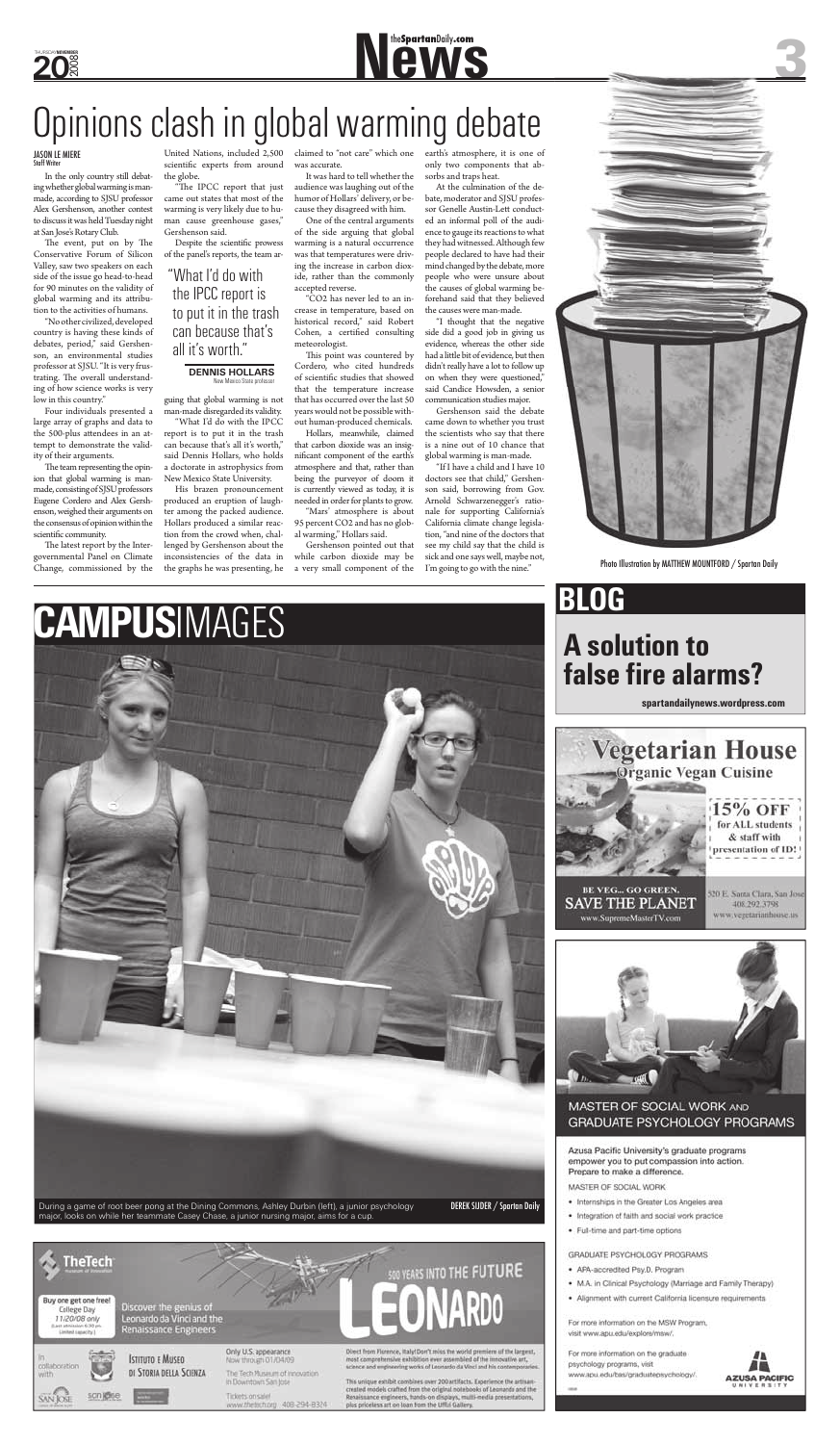"Aloha." "Talofa." "Kia ora." These are three ways to say "Welcome" in languages of the Pacific Islands, said Marc Mayo, a junior accounting major.

The three sets of islands that make up the Pacific Islands are Polynesia, Micronesia and Melanesia. Polynesia includes Hawaii, Samoa and Tonga, whereas Micronesia and Melanesia include dozens of islands near Australia.

Vince Ancheta, an SJSU alumnus, said tradition is important to Pacific Islanders.

"Their culture and families are the ideals of who they are," Ancheta said.

A common part of the culture of Pacific Islanders is the luau, which is a get-together with a variety of authentic food, said Ben Staley, a sophomore marketing major.

"Sometimes there are games, but mostly it's watching performances, eating and hanging out with friends and family," he said.

Glenn Salonga, a senior graphic design major, said most luaus feature dances. The dances of all the islands are different, but the messages of their dances have some common themes.

"There are places in Hawaii where you can have rainbow lunches, which is basically the

"The stories are about their land, nature, birds, flowers -



SUMMIT ENTERTAINMENT PRESENTS "TWILIGHT" A TEMPLE HILL PRODUCTION IN ASSOCIATION WITH MAVERICK/IMPRINT. KRISTEN STEWART. ROBERT PATTINSON : PETER FACINELLI <sup>casti</sup>is tricia wood,csa. Deborah aquila,csa <sup>ma</sup>is carter burwell OSTUME WENDY CHUCK EXTOR NANCY RICHARDSON ALL PHOTOGRAPHY ELLIOT DAVIS MARTY BOWEN GUY OSEARY MICHELE IMPERATO STABILE <sup>PRODUCER</sup> GREG MOORADIAN MARK MORGAN WYCK GODFREY BASED ON THE NOVEL "TWILIGHT BY STEPHENIE MEYER <sup>enel</sup>ay Melissa Rosenberg <sup>dhect</sup>ay Catherine Hardwicke

PG-13 PARENTS STRONGLY CAUTIONED (SED) SOME VIOLENCE AND A SCENE OF SENSUALITY **Starts Friday, November 21** 

**MOBILE USERS: For Showtimes, Text Message TWILIG** 

TWILIGHTTHEMOVIE.COM

"When they lay the carpet on the floor, which is in the middle of

basically, nature," Salonga said.

Staley said Hawaiian foods include lau lau, pork and fish covered in leaves, and mahi mahi, a type of fish within the tuna family. There is also chicken katsu, which is known for its sweet and sour sauce in Hawaii, and kalua pork.

waii and enjoyed it. "The environment is nice and

"You have kalua pork, which is really known throughout the Hawaiian Islands," Staley said. "They take kalua pork and they usually bury it under the ground and it's like a heat pit. So, it warms itself up and by the time it's dinner, if you bury it in the morning, it will be ready to eat."

The club, which has about 50 members, meets Mondays to practice dancing and Tuesdays to hang out and make Polynesian accessories.

> Staley said Hawaiian food in the U.S. is comparable to the authentic Hawaiian food, but it just isn't the same.

The club accepts anyone regardless of race or ability to dance, said club president Danielle Lisec, a senior conservation biology and geology major.

Rita Mendez, an undeclared freshman, said the club provides an opportunity to learn more about her Pacific Islander heritage.

same amount of food, but it has a different taste and you would have to go down there to really experience it," he said.

Maryann Peau, a freshman business marketing major, said Samoans have traditions when it comes to their weddings.

The club's biggest event is a luau that will be held on April 25.

the church, that means the high

chief walks the bride down," Peau said. She also said Samoans once had arranged marriages, but have done away with it as a tradition. "Going way back, you would

major, said the men do more intense dances including the haka, a New Zealand battle dance. "Haka means fire breath,"

> have to marry someone in the village," Peau said. "Your parents would choose someone in the village that the girl would marry."

> Justin Narciso, a sophomore business management information systems major who is Filipino, said Filipinos aren't technically Pacific Islanders even though many people fuse them into one. Narciso said he has visited Ha-

"Sometimes there are little kids in the front, and we kind of get them too scared and they run to the back," Malaca said. "Sometimes our tongue is hanging out, our eyes are really intense and we breathe hard. It's very energetic. You have to a lot of energy and strength."

calm, especially compared to America," Narciso said.

"The hula is a dance from Hawaii, and there are many different kinds," Lisec said. "The kind that we perform is called the Auana."

"It's like every day is a party to them — and the Hawaiian girls are cute."

# **Student Culture** the**Spartan**Daily**.com**

"The hands tell the story," Lisec said. "Even if you don't understand the words, you can understand by watching the hands."

# Dive into the Pacific Island culture DID YOU KNOW?



"It's more about showing your culture, showing your heritage, and not being different, but being different at the same time," she said. "It's about not being mainstream, so people can see the difference."

#### JOEY AKELEY Staff Writer

#### JOEY AKELEY Staff Writer

In one week's worth of participation in the Pride of the Pacific Islands club, one can learn the hula, the haka and how to make origami.

> The club does more than dance. It meets every other Tuesday to make accessories.

# SJSU students' food and dance show some Pacific Island pride

1. There are thousands of islands in the Pacific Ocean.

2. According to the 2004 U.S. census, 88 percent of Pacific Islanders are native.

"I guess why people join this club over all the other clubs is because the people are so friendly," said SJSU alumnus Jesse Alifano, who is Lisec's husband. "I don't dance, but they all are super nice to me, which is why people join. But, it is also an outlet if you want to dance to gain some experience."

"I feel like I am really part of something," she said. "I have always wanted to learn more about my culture because I was born in San Jose and I didn't really know that part of my family that much. So to be a part of this club makes me know more about it and learn about my heritage."

"It's one big event that we do," said Anastasia Doan, a senior kinesiology major. "A lot of us aren't Polynesian, but we just have the passion for it."

Lisec said the luau, which costs \$25 and has a meal included, has a number of performances.

"We usually tell people that there are girls up there dancing," Lisec said. "That's what we tell guys. But it is a really good experience. It is very traditional; we try to make the show as traditional as possible. You don't just see Hawaii, you see everything up there."

Robert Malaca, a native of Guam and a junior kinesiology

Malaca said.

"It is what they do to psyche out their opponents in war. Basically, you're talking about, I'm going to eat you, and I'm going to beat you up," he said.

Malaca said that audiences are often scared by the intensity of the dance.

One of the ladies' dances is the hula.

Lisec added that in Pacific Island dances there is always a story.

Mendez said dancing is about expressing your culture.

Glenn Salonga, a senior graphic design major, said they have made candy leis, flowers, origami and ornaments.

He added that they are making ornaments for the club's Christmas tree that will be displayed at Christmas in the Park in downtown San Jose.

Lisec said the club has won the best traditional program award for the two years of the award's existence.

"They take kalua pork and they usually bury it under the ground and it's like a heat pit."

**VINCE ANCHETA** SJSU alumnus

"I feel like I am really a part of something. I have always wanted to learn more about my culture."

#### **RITA MENDEZ** undeclared freshman

3. The median age of all Pacific Islanders is 29.2. Only 5.4 percent are over the age of 65, according to the census.

4. The Maori name for New Zealand is Aotearoa, which means "land of the long, white cloud."

5. There are 12 sheep per person in New Zealand.





LEFT: Alma Vera, an elementary education graduate student and member of Pride of the Pacific Islands, practices the Hawaiian dance of Kananaka in the Event Center on Monday.

Photos by MIKE ANDERSON / Spartan Daily Whitney Huey, a member of Pride of the Pacific Islands, practices a dance from New Zealand called Na Waka in the Event Center's Aerobic Room on Monday night.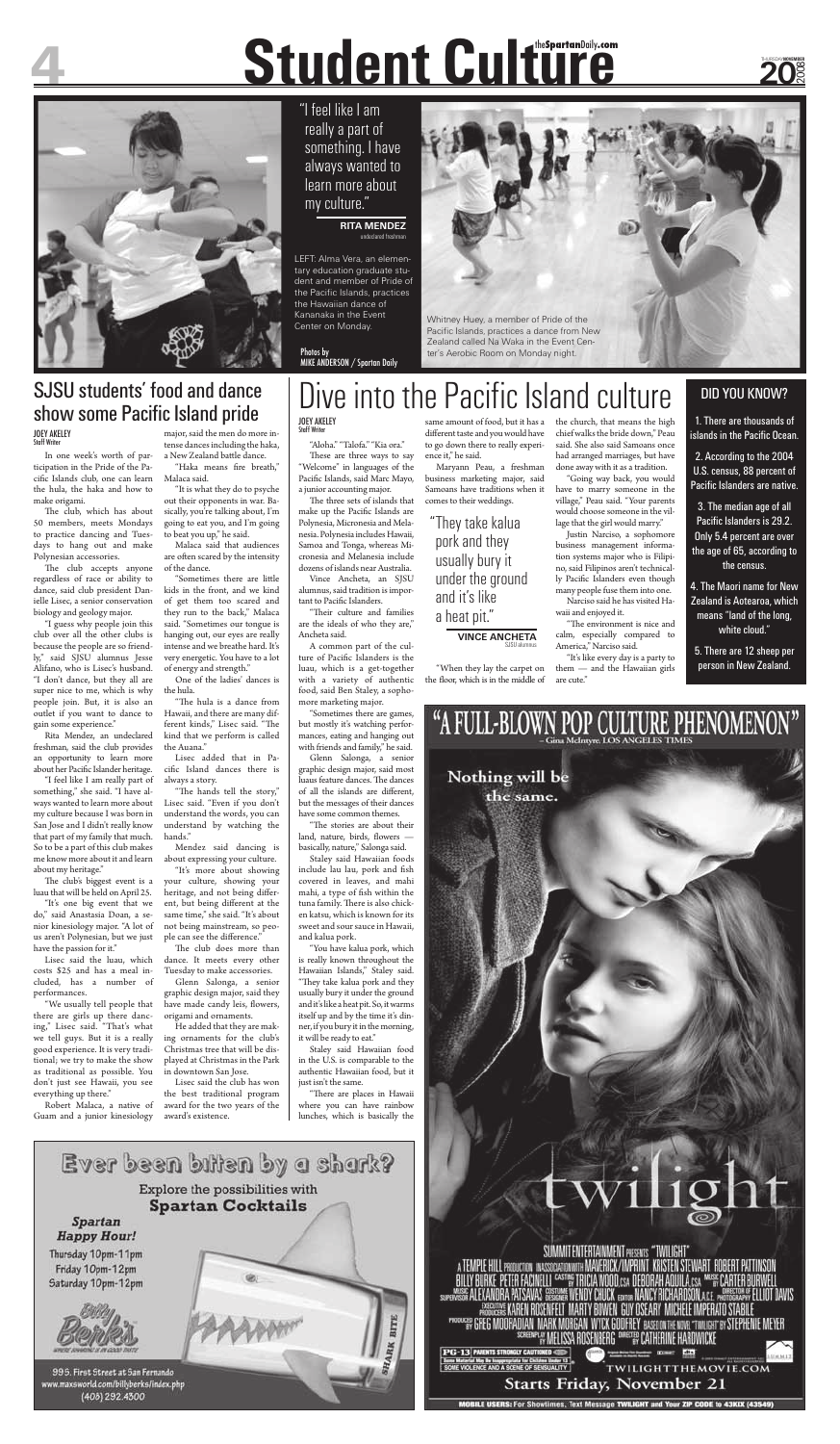**20** 2008 THURSDAY**NOVEMBER**

"Konnichiwa." "Ko ma wa yo."

"Bitte."

"Como te llamas?"

These were just a few phrases heard at the Boulevard of Languages event Wednesday night in the Dr. Martin Luther King Jr. Library as a part of International Week.

The event was held not only for students interested in learn-

"Students will be representing their countries by having a booth," said Michelle Decker of international and extended studies. "They'll have pictures and they'll be able to teach certain words of their language."

"They're learning English, and today's the day where they can try their English and teach their language," said Sunny Yu, the instructor and project assistant of the studies in American languages.

ing new languages, but also for the exchange students who have come to learn in America.

> "I want to study abroad and check out the countries I could go to and learn about the programs," said Courtney Peterson, a freshman psychology major who attended one of the lectures.

Huma Saleem, an English graduate student, said the event was held in the hallway outside of room 255 in the library because of the study abroad lectures that took place there.

edge about different languages. Six-year-old Angela Chan tried out her Chinese skills at the

"People who are coming to the lecture can try out languages," she said.

Decker said students will be able to "learn simple phrases (and) greetings that are common"

at the different countries' booths. After trying out words and

phrases, students received the particular country's sticker as well as a handful of sweets from the different countries represented at the event.

Along with teaching words and phrases in their native languages, representatives from each country informed interested students and faculty about the food, traditional dress and the people.

Even children had fun learning about expanding their knowlbooth representing China. Angela said she likes learning Chinese because "I am Chinese" and "because I can speak to my

mom in Chinese." "Often times language contains information about peoples' cultures, the way they present themselves and how they talk to others," Decker said.

Merging this global perspective with the local economy was Paul Krutko, the city of San Jose's chief development officer. He spoke before Gupta and illustrated the goals of the city's Office of

> Students weren't the only ones who were learning at the event.

> "It's an exchange of opinions. It's not only teaching, I'm learning at the same time," said Cristina Lopez Barrios, an exchange student from Spain.

Sandra Hochberger, an ex-

change student from Germany, said she wanted to improve her

English because "you speak and write and you deal with people from all over the world."

She said that coming to America to improve her English skills has been beneficial for her speaking and writing skills.

"You just get used to it and you start to think in English," Hochberger said.

Yu said the event had been held every semester for the past two years as a part of International Week. It was also held in part by the Conversation Club, which helps exchange students practice their English-speaking skills.

Surmi Chatterj, a 2007 computer engineering graduate who is originally from India and whose father currently owns a small business there, said she would definitely return if she had the opportunity. "Even during this economic

> Some of the phrases learned were "Konnichiwa" ( Japanese for "Hello"), "Ko ma wa yo" (Korean for "Thank you"), "Bitte" (German for "Please") and "Como te llamas?" (Spanish for "What is your name?")

# Panel discusses benefits of studying abroad

#### KAAJAL MORAR Staff Writer

# $\blacksquare$  the Spartan Daily<sub></sub>.com

# India entrepreneurship expert speaks on campus

A current student, an alumna, a professor and a career consultant shared their study abroad experience to show how it affects

SJSU is in the midst of Global Entrepreneurship Week, and the university celebrated by hosting a speaking event that featured a Silicon Valley capitalist with more than a decade of knowledge and expertise on one of the world's entrepreneurial focal points: India. Naren Gupta co-founded the software company Integrated Systems in 1980, and has worked in technology engineering ever since. With a doctorate from Stanford, and sitting on the boards of Wind River Systems and Tibco Software, his Bay Area ties are well established.

But Indian entrepreneurship through Nexus India Capital, where he is managing director, is his main focus and expertise. Regardless of where on the globe he is, whenever he considers entrepreneurs, he gives the same guidance.

"Most universities we work with have language classes, and you'll be motivated to learn," Rudel said. "People are usually appreciative and patient just that you've made the effort to learn."

the world," he said. "People who want to make a lot of money and start companies never make any. You have to believe in what you're doing."

"People should start companies because they want to change Economic Development.

with other students in the program, even though he did not take the group flight to Beijing. Most campuses have international dorms, he added, but students may need to find their own

"What we want to do is talk

about the resources we have for small businesses," he said. "It's one thing to have a great idea. It's another to know how to run a business. What we try to is help to make it easy for small companies do what they want to do in San Jose."

Some of the specific skills that students may gain through study abroad experience include patience, tolerance, problem

received from employers and recruiters, job applicants who have international experience and can talk about the experience have a better possibility of being hired.

Krutko also touted Business OwnerSpace.com, a Web site where those who want to start, grow and maintain a small business can get collaborative help from more than two dozen public, private and nonprofit agencies and businesses.

"Companies are attracted to the evidence of curiosity within global-minded applicants," she said.

On the stage of the Engineering Auditorium, standing in front of images of Indian economic statistics and graphs, Gupta clearly pled his case that the country is a growing and viable place for investment.

"A lot of this growth is because of new companies, entrepreneurship," he said.

After his presentation, he responded to questions ranging from India's infrastructure to population concerns and global warming.

His conclusion was simple: India needs more investments and is a good place to invest.

"India's not where I'd want to do business, but it does look like a pretty good investment for some companies," said Jeffrey Leung, a senior business management information systems major.

downturn, India is still prospering and that's really positive," she said.

Akash Ayare, a senior computer engineering major who identified himself as an entrepreneur, said he would also consider working in India, particularly in light of ongoing corporate globalization.

"In my understanding of it, in the next 10 to 20 years, it will just be global companies," he said. "They won't be localized to one country or region."

Gupta remained positive throughout the night and ended with the message: "Everybody can do it. Everybody at San Jose State has more capability than they need. I tell that to everybody – you can do it."

# STUDENTS GET CRASH COURSE IN FOREIGN LANGUAGES

# CHRIS CURRY Staff Writer

"India's not where I'd want to do business, but it does look like a pretty good investment for some companies."

**NAREN GUPTA** Integrated Systems co-founder

# "Often times

language contains information about peoples' cultures, the way they present themselves and how they talk to others."

**MICHELLE DECKER** international and extended studies representative

individuals personally, academically and professionally.

"It's more a general discussion of study abroad as opposed to the fair where we advertise particular programs," said Dave Rudel, the study abroad and exchange coordinator who hosted the event and a study abroad alumnus himself.

David Kuo, a junior Chinese major who studied in Japan and China, and Veronica Malki, an alumna who studied in Spain and France, were the first to share their stories to an audience of 10 people.

"I became more independent and organized," Kuo said. "I also learned how to live with another culture and another set of rules."

Taking 20 hours of classes per week is what Beijing University considers to be full time, he said, and he had to get used to the way classes are taught and the way students interact with teachers.

Malki said she was amazed to see how much people from other countries know about the world, and she learned that she was capable of more than she thought.

A student in the audience asked the panelists about going to a country with no language experience.

Other questions from the audience during the discussion included housing and interaction with other students.

Kuo said he still had a tremendous amount of interaction housing depending on the dorm capacity of each school.

Andrew Fleck, an associate professor in English, is the faculty leader of the spring study abroad program to Bath, England. Jill Klees, a career consultant from the Career Center, said that when students start to think about how studying abroad relates to their career possibilities, it is important to know what skills they learned and how they can bring that added value to a corporation or an organization.

solving, communication, crosscultural awareness and the ability to be resilient, flexible and adaptable, she said.

Klees also said that according to feedback the Career Center

She read an excerpt from the September issue of the Greentree Gazette, a magazine that covers people, campuses, companies and trends that are making business news in higher education.

Wendy Nicklaus, an undeclared freshman, said the panelists made clear, especially to indecisive people, that the experience is worthwhile.

21+ Fri & Sat

benefit you."

# **Jewish Studies** Courses

# Spring 2009

#### HIST/ JWSS 154: Global History of the Jews David Meir-Levi Tues-Thurs 9:00-10:15

**DMH 167** Following a rapid review

of the world-wide history of the Jews, we will focus on the political, cultural, religious and social history of the Jews in their various Diaspora communities-Jews of ancient Mesopotamia and classical Egypt and Byzantium. Jews in the Muslim Middle East, Jewish communities in East Asia, India, and Africa. Throughout, we will use archaeological and historical sources.

#### HIST 170: Anti-Semitism and the American Experience

**Bruce Bramlett** Wed 6:00-8:45 DMH 165 America has never been easy for new minority groups. Yet, Jews have continued to uniquely suffer from the reality of the millennia-old disease of antisemitism, imported through the many cultures of Europe and transplanted into the unique context of

the American environment. What is the shape of that peculiar American form of the longest hatred and what have been the consequences for the lives and fortunes of Jewish-Americans? That is the work of this course.

#### ENG/JWSS/HUM 126: **Holocaust Literature**

David Mesher Thurs 4:30-7:15 **BBC 124** This course will survey works by writers who were victims, survivors, or witnesses of the Holocaust, the destruction of European Jewry which took place during World War II. The focus of the course will be the reading and discussion of diaries, memoirs, and fiction. Writers may include. Elie Wiesel, Primo Levi, Anne Frank, Charlotte Delbo.

### **RELS 194**

Fabulous instructor TBA Tues 1500 1745 SH 238 This course begins with the premise that Jewish law is, since its first transmission thousands of years ago, both rooted as law and, due to constant and ongoing reinterpretation, never static. Beginning with a study of some ancient Jewish sacred text, the class will then study a

(Advertisement)

 $(408)$  998-2425 •  $(800)$  201-5900

(Advertisement)

history of interpretations, from Middle Ages legal discussions and stories through Responsa literature following, for example, the Inquisition and the Holocaust.

#### **HEBREW COURSES:**

Mrs. Rina Katzen The Hebrew program is directed to people interested in the Bible, religious studies, archeology, linguistics, learning a foreign language, or learning about ancient and modern Israel.

## **HEBR 10B Elementary** Hebrew

TR 10:30-11:45; CL 216

### **HEBR 15B Intermediate** Hebrew

TR 1330-1445; CL 208

#### HEBR 102B Advanced Hebrew T TR 1500-1615; CL 208

San José State

Look for upcoming announcement of Jewish Studies Scholarship

#### Please contact Jewish Studies coordinator:

victoria.harrison@sjsu, edu 924-5547

## MANDIRID<br>9300 mas Christophy **BinPile Titus Nov 28-30** rom "Weeds"<br>"A "SNL" Kevin Hathleen Nealon Madigan Dec 12-13 Dec 4-6 trom Last Comic w. Alonzo dichael lodden <u>icDon</u> (408)280-7475 Preferred Seating With Dinner WWW.HIIIIKOV.COUI 's open to ages Sun-Thur

"You don't have to have a career goal in language in order to have the experience count for you," she said. "Whether you're undeclared like me or if you know exactly what you're doing,

you can still do it and it'll still

# **INSTANT FREE QUOTES** abcHealthInsurance.com **Incredible Rates**

# YA-AN CHAN Staff Writer

www.theSpartanDaily.com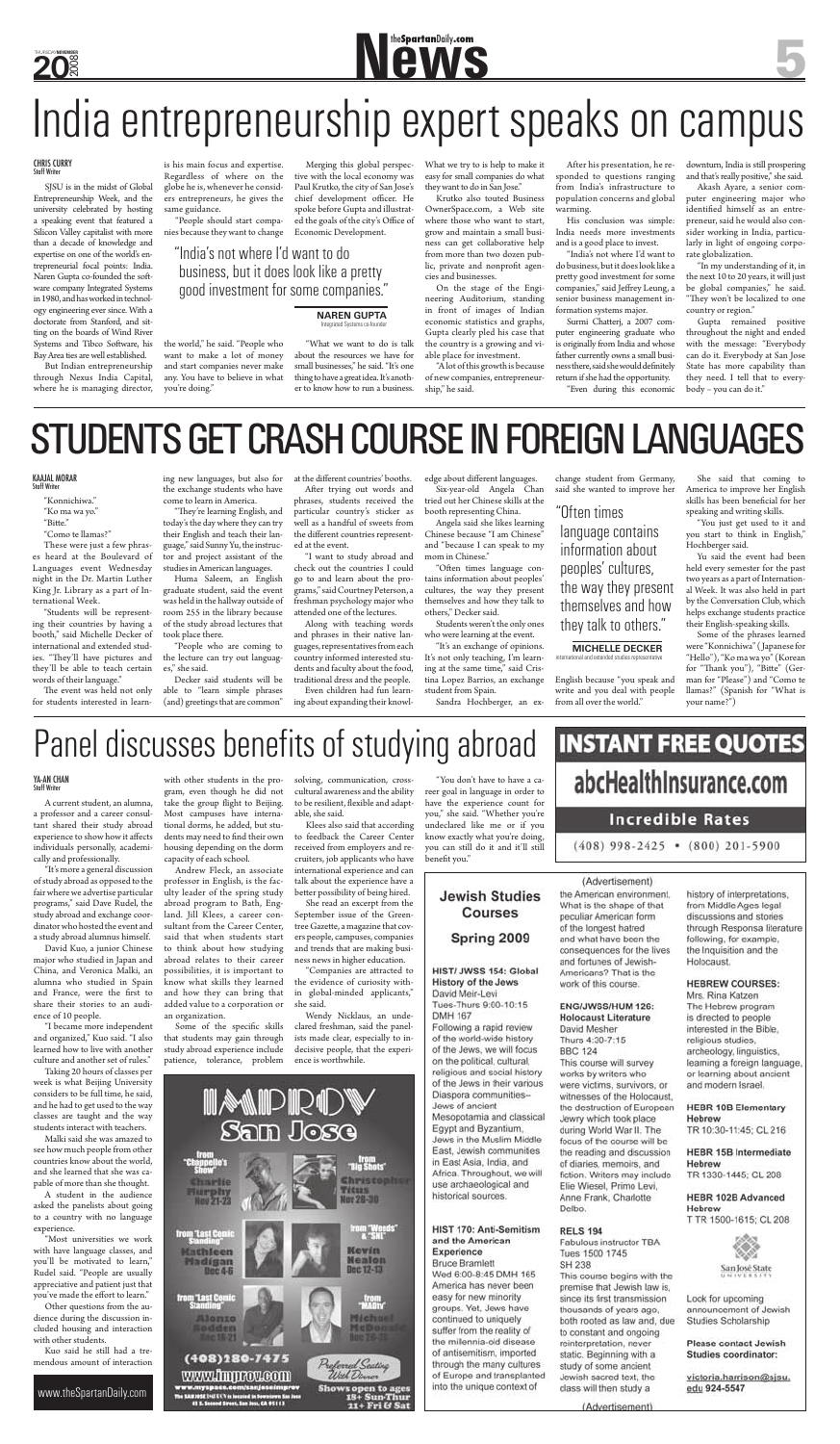# **New SpartanDaily.com**

### **HOUSING**

**SJSU INTERNATIONAL HOUSE** 

\* One block from campus \* US and International Students \* Safe, Friendly, Homelike

- \* Intercultural Experience
- \* Wireless Internet Access

\* Computer Lab/ Study Room

- \* Student Kitchen
- 
- \* Assigned Parking (fees) \* One semester contract

Apply now! 360 S. 11th Street, 924-6570 or sjsu.edu/ihouse

### **EMPLOYMENT**

**ALMADEN VALLEY ATHLETIC CLUB** seeking professional, selfmotivated and energetic individuals who demonstrate excellence in customer service for the following positions: member services desk, cafe service, personal trainer, swim teacher, child care provider, tennis instructor. Please forward your resume to Stephanie at smudgett@ avac.us.

YOU CAN CUT IT \*PART-TIME OPENINGS \*\$17.70 BASE-appt. Vector, the compay for students, has part-time openings available for customer sales/ service. The positions offer numerous unique

benefits for students: \*HIGH STARTING PAY \*FLEXIBLE SCHEDULES \*Internships possible \*All majors may apply \*Scholarships awarded annually \*Some conditions apply \*No experience needed \*Training provided Earn income and gain experience! Watch for us on-campus throughout the semester, or CALL 866-1100 9am-5pm. www.workforstudents. com/ sisu

**FREELANCER NEEDED** for promotions. Must be computer savvy. Looking for internet advertising to help promote personal business endeavors. For more information please call Norman at (408) 329-3910.

**SPERM DONORS NEEDED Earn** up to \$1200/month. California Cryobank is seeking healthy males for its sperm donor program. Apply online at www.spermbank.com

**SURVEY TAKERS NEED-ED:** Make \$5-\$25 per survey. Do it in your spare time. www. GetPaidToThink.com

| <b>SUDOKU</b>        |   |   |   |                |   |                |                |                |  |
|----------------------|---|---|---|----------------|---|----------------|----------------|----------------|--|
| Difficulty: 3 (of 5) |   |   |   |                |   |                |                |                |  |
|                      | 7 |   |   |                |   | 8              |                | $\overline{2}$ |  |
|                      |   |   |   | 6              | 4 |                |                |                |  |
|                      |   | 9 |   | 5              |   |                |                |                |  |
| 6                    | 8 |   |   | 3              |   |                | $\overline{2}$ |                |  |
| 3                    |   | 5 |   | 8              |   |                |                | 9              |  |
|                      |   | 7 | 5 |                |   |                |                | 3              |  |
|                      |   |   |   |                |   | $\overline{2}$ | 5              |                |  |
| $\overline{2}$       |   |   |   | $\overline{4}$ | 9 | 6              |                |                |  |
|                      |   | 4 |   |                |   |                |                | 8              |  |

**STUDENT WORK-GREAT PAY** IF

# **AFTER SCHOOL TEACHERS**

averages 25 spaces. Each letter, number, punctuation mark, and space is formatted into an added into an added into an added into an added into an added into an added into an added into an added into an added into an added The first line will be set in bold type and upper case for no extra charge up to 20 spaces. A minimum of three lines is required.

K-8th private school seeks responsible individuals for extended daycare, P/ T in the afternoon (2:30- 6pm M-F). No ECE units required. Previous experience with children a must. Please call 248-2464. (408)244-1968 (408)244-1968

> 6 9

7 8 3 5 6  $\overline{4}$ 9

5

8 5

9  $\mathbf{1}$ 

3  $\overline{2}$ 

 $\overline{1}$ 3 5  $6 \overline{6}$ 7 8

 $\overline{2}$  $\overline{7}$ 8 9 4  $\mathbf{1}$ 5 3 6

4

1

 $\overline{2}$ 

7

6

 $\overline{4}$ 

9

 $\overline{4}$ 

6

DAYS: 1 2 3 4 RATE: \$10.00 \$15.00 \$20.00 \$25.00 \$2.50 EACH ADDITIONAL LINE AFTER THE THIRD LINE

**EARN EXTRA MONEY**  Students needed ASAP Earn up to \$150 per day being a mystery shopper No Experience Required Call 1-800-722-4791

> **FREQUENCY DISCOUNT:** 40+ consecutive issues: 10% discount **SJSU STUDENT RATE: 10% discount. Ads must be placed in person in DBH 209 from 10 AM or 3PM. STUDENT ID REQUIRED. Rate applies individual ads only. Not intended for bus Frequency discount does not apply.**

**RECREATIONAL GYMNASTICS COACH** Airborne Gymnastics in Santa Clara is looking for male recreational teachers to coach young boys gymnastics classes, tumbling and trampoline classes, and adult gymnastics classes. We are looking for energetic, innovative, and positive individuals who want to work with kids! Karate, Martial Arts, and Acro experience a plus. We train on site. Salary is commensurate with experience. Email resume to fun@ airborne-gymnastics.com or call 408-986-8226

**FOOTBALL LEAGUE SEEKS IN-TERNS** interns needed for game day operations. All majors can apply. send resume to rbuchan86@ yahoo.com

**DRIVERS WANTED** Drivers wanted to transport and operate cleaning equipment. Flexible hrs. Spanish req. \$11/ hr+ DOE. Please call (408) 330-9350.

### **SERVICES**

PREVIOUS SOLUTION

3  $\overline{2}$ 

 $\mathbf{1}$ 

 $\overline{2}$ 6

 $9$ 6

 $\overline{7}$ 

8

3

 $\overline{4}$ 8 5 3  $\overline{2}$ 7

1 9

 $\overline{2}$ 5 3  $\overline{7}$ 8

**FIXLAPTOP.COM BUY SELL REPAIR** Laptop & Parts Repair PC Data Recovery Remove Virus Rental Trade Laptop & Parts (408)469-5999

> 5 8

7

9 4

 $\overline{2}$ 1

3

 $9$ 

5

1

4

 $\mathbf{1}$ 4

8 6

 $\overline{2}$ 

### **LOST & FOUND**

**CAMPUS KEY FOUND** Between the Engineering and Administration buildings. When you call please describe the key chain. Contact MIke at 408 509-7979.

# **TODAY'S CROSSWORD PUZZLE**

# **VOLUNTEERS**

The attendance flow had been good since 9 a.m. and most students walked to the barbecue area after receiving fliers, said Nutrition Education Action Team members Kathy

> **YWCA-SV** Volunteer For Project Inspire After School Program. -Be a tutor or a mentor! -Make a difference at James Lick, Yerba Buena, Overfelt, or Andrew Hill High School. Interested candidates please contact: Carolina Avalos, Volunteer Coordinator, at (408) 510-4281 or cavalos@ywca-sv.org

#### **CLASSIFIED AD RATE INFORMATION**

Deadline is 10:00 am , 2-weekdays prior to publication.

#### **MINIMUM THREE LINE CLASSIFIED AD**:

\$3.00 EACH ADDITIONAL DAY.

The event's involvement with International Week was a coincidence, said Luisa Garrett, the outreach coordinator of Nutrition Education Action Team

• RATES ARE CONSECUTIVE DAYS ONLY. •ALL ADS ARE PREPAID.

• NO REFUNDS ON CANCELLED ADS.

Helen Stevens, director of international programs and services who coordinated International Week, said she was delighted to have Great Global Breakfast in this semester's International Week and wished SJSU students could see how much people from different countries have in common and differ.

**Classifieds may be placed online at www.thespartandaily.com under "Ad Info"**

More than 100 F-1 SJSU international students attended a workshop held in the Engineering Building Wednesday to discuss occupational options and green card opportunities in America after graduation.

**www.thespartandaily.com**

| <b>ACROSS</b><br>1 Brandish<br>6 Assns. | PREVIOUS PUZZLE SOLVED |  |  |  |  |  |  |
|-----------------------------------------|------------------------|--|--|--|--|--|--|
| 10 Kukla's friend                       |                        |  |  |  |  |  |  |
| 14 Ho-hum feeling                       |                        |  |  |  |  |  |  |





#### **DISCLAIMER**

Of the 20,000 additional green cards that are given out, Lawler said a majority go to people in the technology field in Silicon Valley.

The Spartan Daily makes no claim for products or services advertised below nor is there any guarantee implied. The classified columns of the Spartan Daily consist of paid advertising and offers are not approved or verified by the newspaper. Certain advertisements in these columns may refer the reader to specific telephone numbers or addresses for additional information. Classified readers should be reminded that, when naking these further contacts, they should require complete information before sendin money for goods or services. In addition, readers should carefully investigate all firms offering employment listings or coupons for discount vacations or merchandise.

and illustration alumnus from Japan, has attended both previous workshops and recommended that every international student attend them.

**Need a Roommate? Need a Job? Need a Roommate with a Job?**

# **Spartan Daily Classifieds**

"It's a long process," he said. Maninderpal Singh, a senior software engineering major from India, said the workshop helps international students understand what opportunities are available for them after graduation.

As students walked near the barbecue area on Paseo de Cesar Chavez on Wednesday morning, life-size walking mascots of a carrot, a banana and a cartoon of milk asked them, "Have you had breakfast yet?"

> Students asked Lawler questions for approximately 45 minutes after the workshop.

With a free, hot bowl of oatmeal in their hands, students then walked from table to table to see displays of maps, flags, breakfast-related information and food from Asian, European, African, North American and South American countries.

Great Global Breakfast, hosted by the Nutrition Education Action Team of SJSU Wellness and Health Promotion to raise student awareness of eating breakfast, exposed students to various breakfast examples from all over the world.

Jennifer Waldrop, a wellness and health promotion coordinator, said that by showing students examples of breakfast from all over the world, students may be able to find food that is familiar to them from their childhoods or to incorporate these examples into their morning diet.

# Health and wellness event asks students  $\parallel$  A workshop for international students:<br>to consider a better breakfast than cereal how to promptly obtain a green card

"I think students perceive that eating breakfast requires a lot of time," Waldrop said. "They could learn from the event that breakfast can be fast and nutritious."

Bourque and Asha Koshy at the Europe table. Bourque and Koshy are junior and senior nutrition and food science majors, respectively.

Monserrat Vargas, a senior biology major who visited the South America and the Africa tables, said she gained new knowledge and saw familiar breakfast ideas such as eggs, rice and beans from her home country of Mexico.

Vargas said, "and I asked how

they prepare the seeds."

Jodi Richards, a junior nutrition and food science major who visited the Europe table, said she noticed a difference between European-style breakfast and her typical American one. "It's more what we consider regular food," she said. "We tend to eat cereal all the time, and they seem to have a bigger variety." In general, starch is a major ingredient in breakfast in Asian countries but not much in the vegetable and fruit category, said Vi Nguyen, a junior nutrition and food science major and

"I learned that Africans have some seeds that are also used by South Americans for breakfast," and a senior nutrition and food science major.

a team member at the Asia table. There are also differences in breakfast ideas among different countries within the same continent, said Daphne Sambajon, a nutrition and food science graduate student and a team member at the Asia table.

"We started thinking about having a theme about different countries," Garrett said, "and we thought about International Week, so we contacted them."

"We've got the universe at the university," she said, "so why not make the most of it that we can?"

Martin J. Lawler, a lawyer at Lawler & Lawler law offices, gave a PowerPoint presentation to explain how complex it is to get a green card and help students understand the visa system.

SJSU international student adviser Louis Gecenok said Lawler is one of the best immigration lawyers in the United States. Lawler has held similar workshops the past two years, each during International Week.

Lawler, who has been a California immigration law specialist for 30 years, said international students have a better chance of obtaining a green card if they get a master's degree.

Each year 65,000 green cards are given out and an additional 20,000 are set aside for international students who go on to obtain a post-bachelors degree.

He said numerous companies sponsor international students in the technology field to help them get green cards.

It's much more difficult for people in the educational field to acquire green cards, he said. Daichi Ito, an SJSU animation

"I think this is very helpful," Ito said. "It's very difficult to get a job. To get a visa and get (Optional Practical Training) is very critical. Many rules are changing. It's extremely important to attend these workshops and ask questions."

Ito said last year international students didn't have to have a job to get OPT and this year they are required.

Ito obtained his training status on Aug. 1 and said he hopes to get a green card in the future, but is not sure how long the process will take.

"I learned a lot all about immigration laws after I graduate," Singh said.

#### YA-AN CHAN Staff Writer

# MATTHEW KIMEL Staff Writer

The Immigration and Nationality Act provides two nonimmigrant visa categories for international students to study in the United States. The "F" visa is for nonimmigrants pursuing academic studies and the "M" visa is reserved for nonimmigrants wishing to pursue nonacademic or vocational studies.

Foreign students seeking to study in the U.S. may enter in the F-1 or M-1 category provided they are enrolled in an academic educational program, a language-training program or a vocational program. Students must be enrolled full-time, be proficient in English, be self-supporting and maintain a residence abroad, which he or she doesn't not intend to give up.

Optional Practical Training (OPT) is temporary employment that is directly related to an F-1 student's major area of study. An F-1 student could be authorized to receive up to a total of 12 months of practical training either before and/or after completion of studies.

**Source: U.S. Citizen and Immigration Services**

40 Get spliced<br>42 Geodesic –

50 Moppet<br>51 Gush forth

57 Guide

65 Pelt

67 License -

68 Broad sts.<br>69 Red inside

72 Got in debt

1 Have on

# **Classifieds**

# **VISA INFORMATION**

# "I think students perceive that eating breakfast requires a lot of time. They could learn from the event that breakfast can be fast and nutritious."

**JENNIFER WALDROP** wellness and health promotion coordinator

# Health and wellness event asks students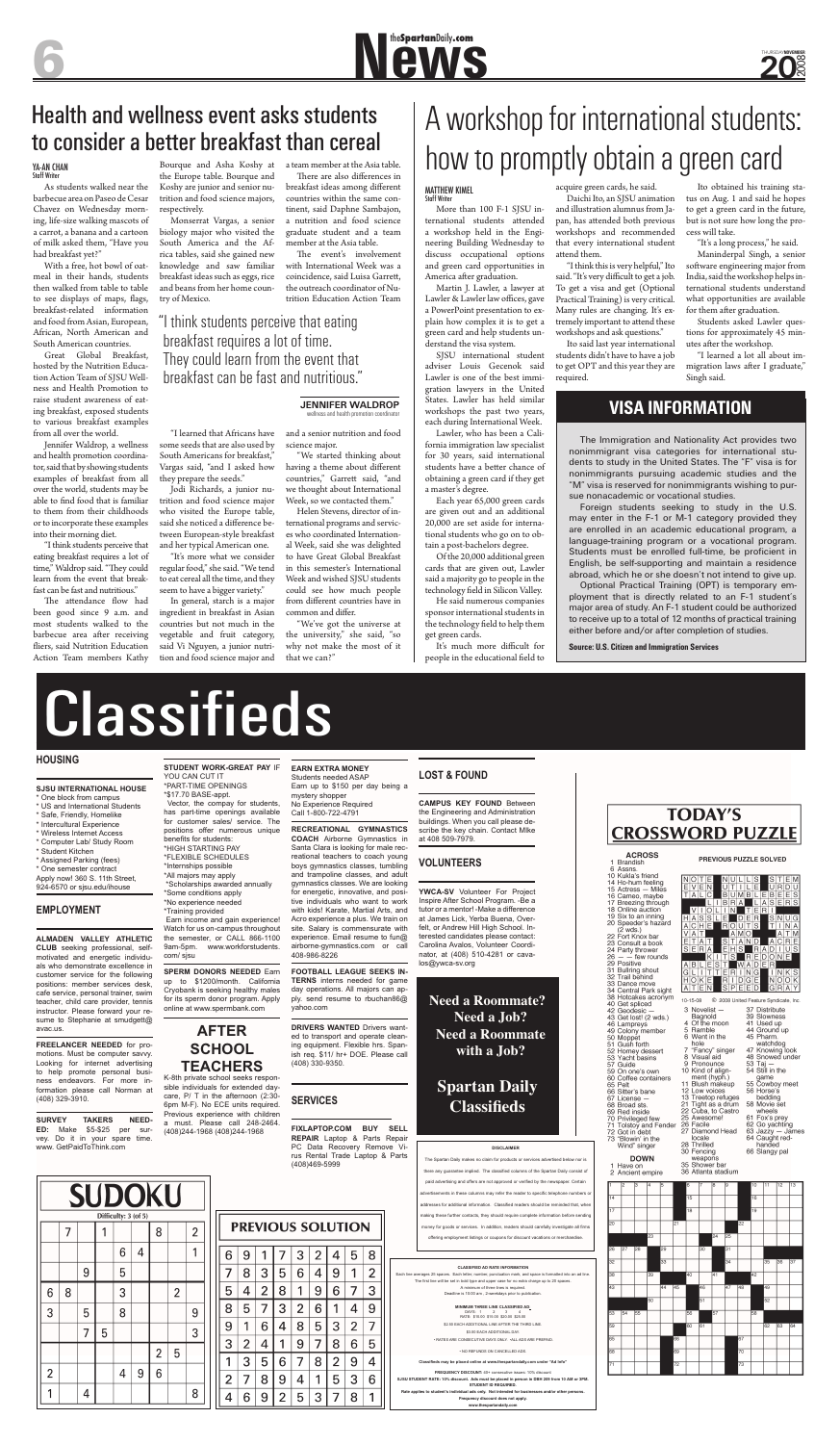DAVID ZUGNONI, Executive Editor JOHN HORNBERG, Managing Editor COLLEEN WATSON, Opinion Editor MARK POWELL, Sports Editor TOMMY WRIGHT, Sports Editor ANGELO LANHAM, Student Culture Editor KIMBERLY TSAO, Student Culture Editor DINA BASLAN, Features Editor CARLOS A. MORENO, Photo Editor WILLIAM COOLEY, Online Editor JESSE KIMBREL, Assistant Editor MEGAN HAMILTON, Production Editor MATTHEW MOUNTFORD, Production Editor CHRIS BAUSINGER, Copy Editor SARAH KYO, Copy Editor RAMON HERNANDEZ, Advertising Director MEGAN ROCKO, Assistant Advertising Director DERRICK CHEW, Creative Director KRISTI RIGGS, Assistant Creative Director EMILY JAMES, Creative Assistant

### OPINION PAGE POLICY

 Letters to the editor may be placed in the letters to the editor box in the Spartan Daily office in Dwight Bentel Hall, Room 209, sent by fax to (408) 924-3282, e-mailed to spartandaily@casa.sjsu.edu or mailed to the Spartan Daily Opinion Editor, School of Journalism and Mass Communications, San Jose State University, One Washington Square, San Jose, CA 95112-0149.

PHOTOGRAPHERS MIKE ANDERSON HANK DREW CINTHIA RODRIGUEZ DEREK SIJDER ANDREW VILLA TARA DUFFY

News: 408-924-3281 Advertising: 408-924-3270 Fax: 408-924-3282 News e-mail: spartandaily@casa.sjsu.edu Ad e-mail: spartandailyads@casa.sjsu.edu Dwight Bentel Hall, Room 209 One Washington Square San Jose, CA 95192-0149 One WashingtonSquare <sup>O</sup>

> Letters to the editor must contain the author's name, address, phone number, signature and major. Letters become property of the Spartan Daily and may be edited for clarity, grammar, libel and length. Only letters of 300 words or less will be considered for publication.

It is about the time in the semester when things start to get crazy busy. Our teachers and advisers expect us to attend every single one of their classes all while completing 10-page research papers and inconvenient group projects. It is like all of our teachers get to together and scheme about making our lives a living hell. They expect us to stretch our abilities — like the Armstrong toy. But they make these lofty expectations difficult to achieve.

> Published opinions and advertisements do not necessarily reflect the views of the Spartan Daily, the School of Journalism and Mass Communications or SJSU. The Spartan Daily is a public forum.

STAFF WRITERS JOEY AKELEY MARCOS BLANCO RYAN BUCHAN YA-AN CHAN CHRIS CURRY BIANCA deCASTRO JOHN ELLIS KELLY ENOS ALLIE FIGURES ANDREA FRAINIER ANDREW HERNDON PETER HIRONAKA MATTHEW KIMEL JASON LE MIERE ELISHA MALDONADO KAAJAL MORAR ADAM MURPHY HEATHER NACHT RIE NAKANISHI SELMA SKOKIC CORINNE SPECKERT RICHARD STERN DANIELLE TORRALBA

JON XAVIER

### SENIOR STAFF WRITERS ADAM BROWNE

### ADVISERS

RICHARD CRAIG, News MACK LUNDSTROM, News JAN SHAW, News MICHAEL CHEERS, Photojournalism TIM HENDRICK, Advertising TIM BURKE, Production Chief TIM MITCHELL, Design JOHN SHRADER, Multimedia

ADVERTISING STAFF

VANESSA ALESSI CHRIS AMAREL MICHAEL AU MARINA BOBROVICH FRANK BOOKER III NICK BURGGRAFF AMY CHOU PHUONG DUONG MICHELLE EBNER KRISTEN ELVERT ANNISSA HAN LILIANA HERNANDEZ ALLISON JONES SARA LAXSON T.J. MIMS THUY NGUYEN MICHELLE VO

I expect my friends not to flake on or ditch me when I need them.

Being the discerning adults we are, there are particular standards that we want met and certain things we expect from the people in our lives.

Maybe Hispanics and other nonwhite ethnic groups are just louder and draw more attention to themselves

I'm not really an anti-establishment kind of guy. I've never been arrested for anything and was even pulled over for the first time in my life last weekend

But it's not just our teachers.

for speeding. But I've definitely had more than one negative encounter with police.

My parents expect me to be the perfect daughter who goes to college, gets good grades and never asks for a dime. In reality, I am strapped for cash and ditching another class to write this column. They want me to be the perfect piece in their ideal family. If only they didn't get divorced … now I must split my presumed perfection 50-50 and every other weekend.

> A police service assistant drove past in his unmistakable cart, never slowing below his brisk, five-mile-per-hour pace. The situation started about one minute after he left us.

They came from all sides, surrounding us with three squad cars with lights flashing, creating quite a scene for anyone who passed by to see.

My ex-boyfriend expected me to be the cool, independent girlfriend of whom every other guy would be jealous.

> Three officers approached us, one of them addressing the befuddled group of social smokers.

"Umm, just cigars," my friend said, lifting the barely-burnt cigar towards the officer.

My bosses want me to be available to work around the clock, but I only get the crappy shifts no one else wants. They want me to love my job, but I love nothing that makes me get out of bed before 6 a.m.

> We were advised to put out the tobacco cigars and surrender our IDs to the officer. He ran our names "just to

My roommates expect me to be dependable and compliant amidst their messes and drama. They expect me to enjoy listening to their problems and provide advice to which I know they won't listen.

> The brief, semi-embarrassing episode lasted longer than it probably would have taken to smoke the cigar — of which we were down four.

My friends expect me to be down for anything at anytime. They expect me to forgive them when they flake on me, but get mad if I even hint at backing out. Sure, it makes sense to go out on a

school night and drink until dawn.

My classmates expect me to save them a seat so that they can roll in half an hour late and let them copy my notes on everything they missed.

> Just as I finished my question, an officer who couldn't have been more than 10 feet away yelled for us to turn around and put our hands on the store's glass windows. We and two other unlucky gentlemen who had also just exited 7-Eleven had about four to five rifles pointed at us. None of us knew why. I often wonder, if I had tried to walk away, would I have been shot? Could I have died doing nothing wrong?

Even my dog expects me to give him a treat every time I ask him to sit.

But I have a list of my own demands.

I expect my teachers to stick to their schedules because I have carefully planned out which days I can ditch without missing too much.

> "Get your shit and go," one officer said. "Don't say anything."

I expect my parents to want to help out with my college costs (without having to ask, of course).

I expected my boyfriend not to be an ex.

I expect my bosses to reward me for making it to work at all — easier said than done for us working college students.

> The bad cops in San Jose have the potential to be good cops. But if the city's police force doesn't undergo changes soon, we'll have good cops, bad cops and quite an ugly situation.

What kind of people would we be if no one expected anything of us?

I suspect our lives would be aimless without certain expectations.

Puppies, of all things, have been in the news recently, all thanks to president-elect Barack Obama. During his victory speech, he singled out his daughters, 10-year-old Malia and 7-year-old Sasha, letting them know that they earned the puppy that they have wanted after all.

If my parents did not expect me to make them proud and do something with the life they created, I would probably still be completely dependent on them.

If my roommates have no expectations of me, how is it fair that I expect them to clean the living room and wash their dishes?

The Obama clan won't be getting that pup, though, until after the inauguration, when they settle into the White House, according to an article from the Associated Press.

If I wasn't expected to be there when my friends needed me, I probably wouldn't have any.

If my ex-boyfriend did not expect … well that's a whole other rant.



# **QUOTE** OF THE **DAY**

During his first news conference as president-elect, Obama

"One is that Malia is allergic, so it has to be hypoallergenic. There are a number of breeds that are hypoallergenic. On the other hand, our preference would be to get a shelter dog, but, obviously, a lot of shelter dogs are mutts like me."

> "We're in the deep portion of the economic trough. So you have to expect a certain degree of negative sentiment. You almost have to expect doom and gloom at this point."

# **RICHARD YAMARONE**

*Chief economist of Argus Research said regarding Tuesday's market sell-off.*

My parents expect me to be the perfect daughter who goes to college, gets good grades and never asks for a dime.

and Saturday nights?

while having fun downtown.

Or, maybe I'm-loud-because-I'mdrunk syndrome exists across all races and genders.

As an authority figure, Obama could set an example for others. In such a position of power, the public analyzes his every action and word.

Some people have already been looking into those same few sentences about his dog criteria. Obama mentioned that many dogs in shelter "are mutts

I remember walking near campus late one night, and watching a clearly drunk, white student jaywalking up and down 10th Street, throwing his arms in the air and yelling, "Fuck yeah! I'm Irish!"

From what I saw, the young man was never once visited by police officers. I guess they didn't speak Irish.

Two Aprils ago, while celebrating the San Jose Sharks' first-round playoff victory over the Nashville Predators, three friends and I decided to smoke victory cigars in honor of the team's achievement.

That is definitely something to be desired.

We sat on a bench near Tower Lawn, puffing away and discussing the Sharks' chances in the upcoming second round.

"We got a report someone over here was smoking marijuana," the lead officer said while approaching us.

"Well, we were told that it smelled of marijuana smoke in this area just a few minutes ago," he retorted.

"We're the only ones who are smoking around here and we've just been smoking cigars," one of us said.

make sure" we didn't show up on any "most-wanted lists." We were cleared of any wrongdoing and the officers fled soon after realizing there was no reason to stick around.

"Why are there police officers with rifles pointed at us?"

Another incident took place this past spring. My roommate and I exited a 7-Eleven store near campus on a Friday, with some beer in one hand and some Doritos in the other. I didn't notice it at first, but after a few moments I turned and asked my roommate,

Apparently, and I'm fuzzy on the details to this day, a car had just been stolen, possibly at gunpoint, and was found parked in the store's parking lot

— just as we poor saps had decided to buy Coors Light and cheesy chips. As the four of us anxiously awaited our fate, other people were allowed to go in and out of the store, not a word spoken to them. After a few minutes, a man inside turned himself in to police.

Former Associated Students Board of Directors member Joel Bridgeman

saw the incident and approached us, smiling.

"Now you know what it's like to live the everyday life of a black man," he said. I know there are good cops and bad cops out there.

The good cops in San Jose have the potential to be great influences.



Allie Figures is a Spartan Daily staff writer.

They came from all sides, surrounding us with three squad cars with lights flashing, creating quite a scene for anyone who passed by to see.

> "Binge Thinking" appears every other Thursday. Mark Powell is a Spartan Daily sports editor.

# $\frac{1}{2}$ partan Daily

While that is not physically or financially feasible for a lot of families, there is always the next best thing: a puppy.

OK, so there is a really big difference between these two critters, but dogs are known as man's best friend, right?

Since then, many people or some members of the media, at least — seem to be on puppy watch, waiting in anticipation for what the new "first dog" will be — you know, along with anticipating other important things, such as who Obama will select as part of his White House staff and nominate to be part of his cabinet.

the criteria for selecting his family pet:

Shelters in the Washington, D.C., area have been competing to encourage Obama to choose a dog from their location, while many people say that they still want Obama to select a mixedbreed dog anyways. According to a Nov. 11 article from the U.K. newspaper, The Daily Telegraph, there have only been two mixed-breed dogs as part of the First Family during the past 100 years.

told members of the media like me," referring to his Kenyan father and white mother. While the Telegraph described the mutt reference as "touching," some people on message boards and blogs have complained about his usage of the word mutt to describe a mixed-race person because it can be used as a derogatory term, according to The Boston Globe.

If Obama's possible choice of a shelter dog influences other people to take a look at shelters when they are planning on getting a pet, then that is great, considering the statistics. According to The American Society for the Prevention of Cruelty to Animals, about 60 percent of dogs that are put in shelters are euthanized each year.

According to Merriam-Webster, the word "mutt" can be a shortened version of the word muttonhead, meaning a stupid person. This word with this meaning has been dated to 1899. Mutt has another definition, however, and can also be defined as a mongrel, something that is mixed, such as dogs.

Why must the word mutt have to have such negative connotations, considering the context of the talk was about dogs and Obama was talking about himself in a light-hearted manner? This isn't the turn of the 20th century, and the usage of the word "muttonhead" isn't commonplace in this day and age. As the world becomes increasingly multicultural and as more and more people turn to shelters as an option for the family pet, any potential negativity surrounding that word will decrease.

# Everyone has some kind of expectations **When politics meets puppies**



There is something that many little kids desire: a pony.

> "Subtly Obvious" appears every Thursday. Sarah Kyo is a Spartan Daily copy editor.

# **ALCOHOL** San Jose police need to look at their policies and make some changes

## **20** 2008 THURSDAY**NOVEMBER**

# **OperatonDaily.com**